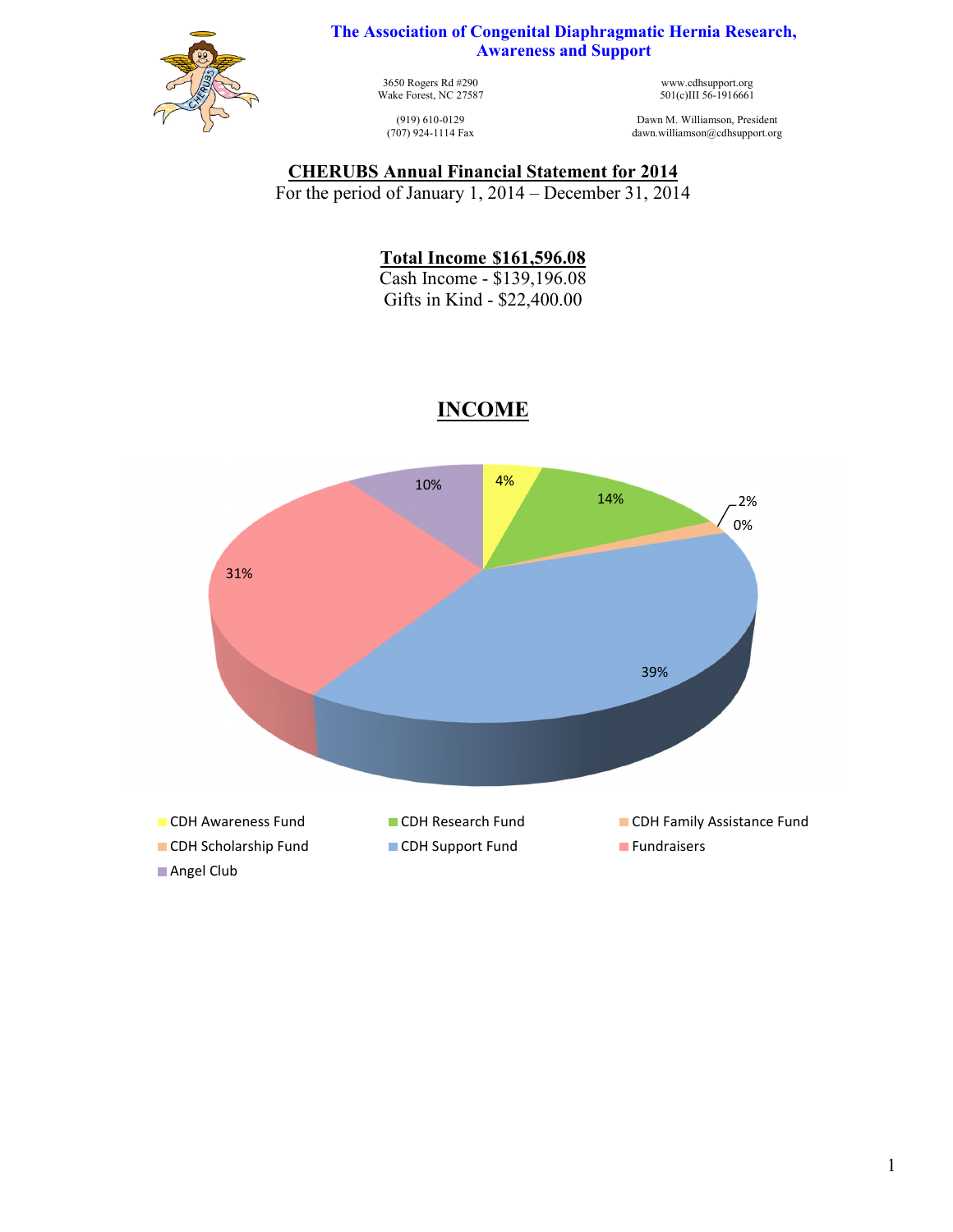| <b>CDH</b> Awareness Fund        | \$5,788.68  |
|----------------------------------|-------------|
| Awareness Item Sales             | 3086.34     |
| Cafepress                        | 2245.34     |
| Cash Donations to Awareness Fund | 457.00      |
| <b>CDH Research Fund</b>         | \$19,333.21 |

| Cash Donations to Research Fund | 11469.23 |
|---------------------------------|----------|
| 50/50 CDH Research Raffle       | 7348.00  |
| Conference and Event Fees       | 515.98   |
|                                 |          |

| <b>CDH Family Assistance Fund</b> | 2318.09 |
|-----------------------------------|---------|
| Cash Donations to Assistance Fund | 2318.09 |

| <b>CDH Scholarship Fund</b>        | 103.05 |
|------------------------------------|--------|
| Cash Donations to Scholarship Fund | 103.05 |

### **Donations & Grants** \$53,926.16 Cash Donations to CDH Support Fund 31760.36 First giving Donations 7,821.68<br>United Way 6,373.31 United Way 6,373.31<br>Corporate Matching Grants 4408.88 Corporate Matching Grants<br>Grants Guidestar 569.12<br>Network for Good 258.50 Network for Good<br>
258.50<br>
214.04<br>
214.04 America's Charities **Fundraisers S56,828.51**<br>
Angel Club 13,549.40<br>
Anril 19<sup>th</sup> Events 9 104.04 Angel Club 13,549.40 April  $19<sup>th</sup>$  Events 9,104.04

**CDH Support Fund \$111,653.05** 

Grants 2520.27

| лрнгтэ суснь                        | 2,104.04 |
|-------------------------------------|----------|
| Virtual Candles and Snowflakes      | 4,580.00 |
| <b>UK</b> Fundraisers               | 3,549.95 |
| Penelope Spencer Fundraiser         | 3,500.00 |
| <b>CDH</b> Awareness Calendars      | 2,874.00 |
| W Girls Fundraiser                  | 2,400.00 |
| <b>IDMA</b> Convention Fundraiser   | 2,375.00 |
| Eli's Fun Run                       | 2,350.00 |
| Jessica Tunnel Ohio CDH Walk        | 1,821.50 |
| Lizz Plakholm Walk                  | 1,801.99 |
| Voorhees HS Field Hockey Fundraiser | 1,495.63 |
| Car Shows                           | 1,350.00 |
| <b>T-Shirt Fundraisers</b>          | 1,101.15 |
| Brady Passieu Golf Tournament       | 1,000.00 |
| Masquerade Ball                     | 820.00   |
| Dare Me For Charity                 | 647.00   |
| Amazon Smile                        | 427.81   |
| Popcorn & Candy Sales Fundraiser    | 325.00   |
| <b>Birthday Fundraisers</b>         | 300.00   |
| <b>Bracelets</b>                    | 284.00   |
| Jean's Day Fundraisers              | 235.00   |
| Phillies Game Fundraiser            | 220.00   |
| Holiday Card Fundraiser             | 134.50   |
| Jamberry Fundraisers                | 126.10   |
| Cameron Bond Fundraiser             | 119.00   |
| Goodsearch                          | 110.68   |
| <b>HOPE</b> Totebags                | 65.00    |
| Ice Bucket Challenge                | 53.00    |
| Other Fundraisers                   | 46.26    |
| <b>Bravelets</b>                    | 40.00    |
| Give A Heart Fundraiser             | 22.50    |
| Other                               |          |

| vuu           |        |
|---------------|--------|
| Miscellaneous | 898.38 |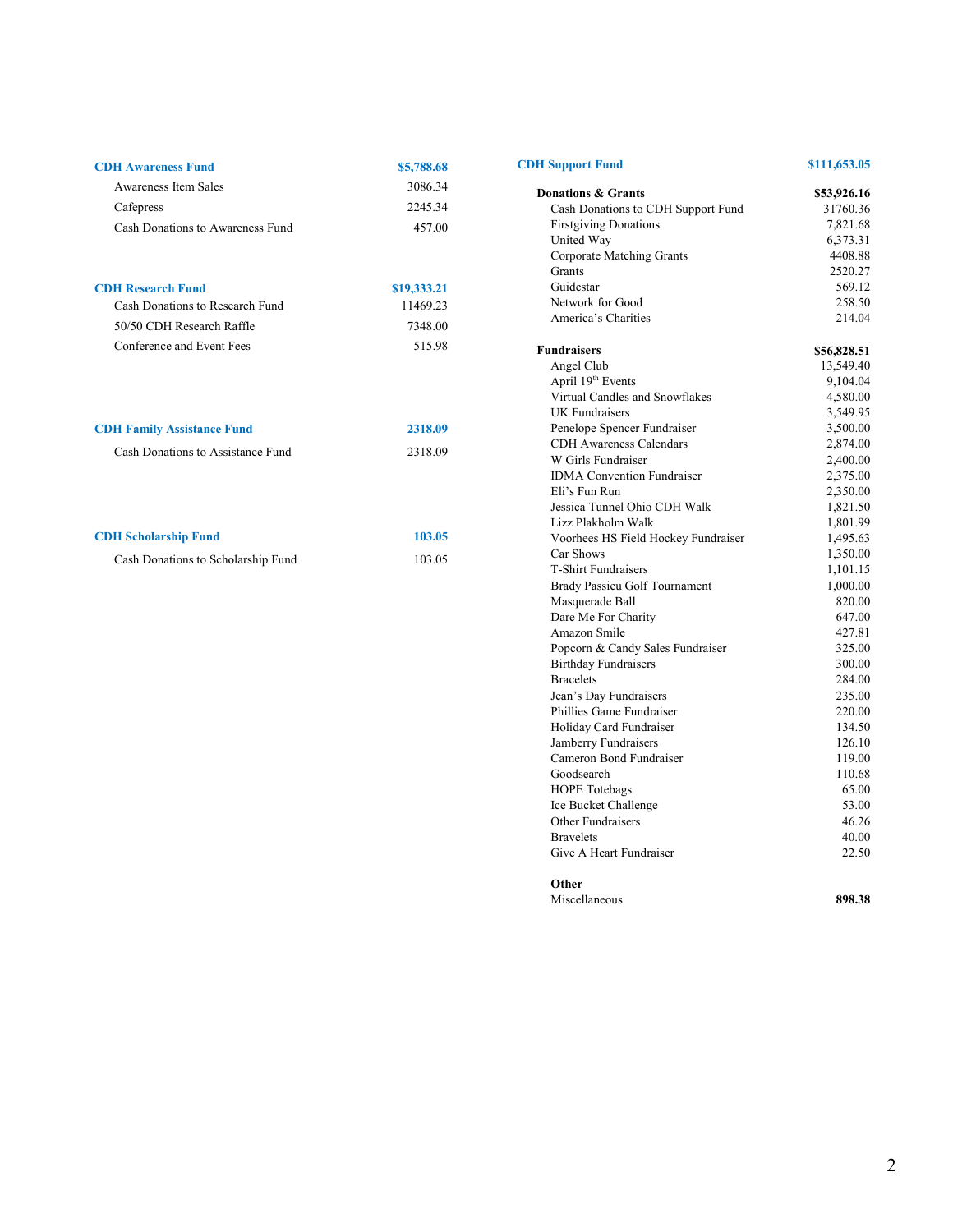

# **Expenses \$175,184.67**